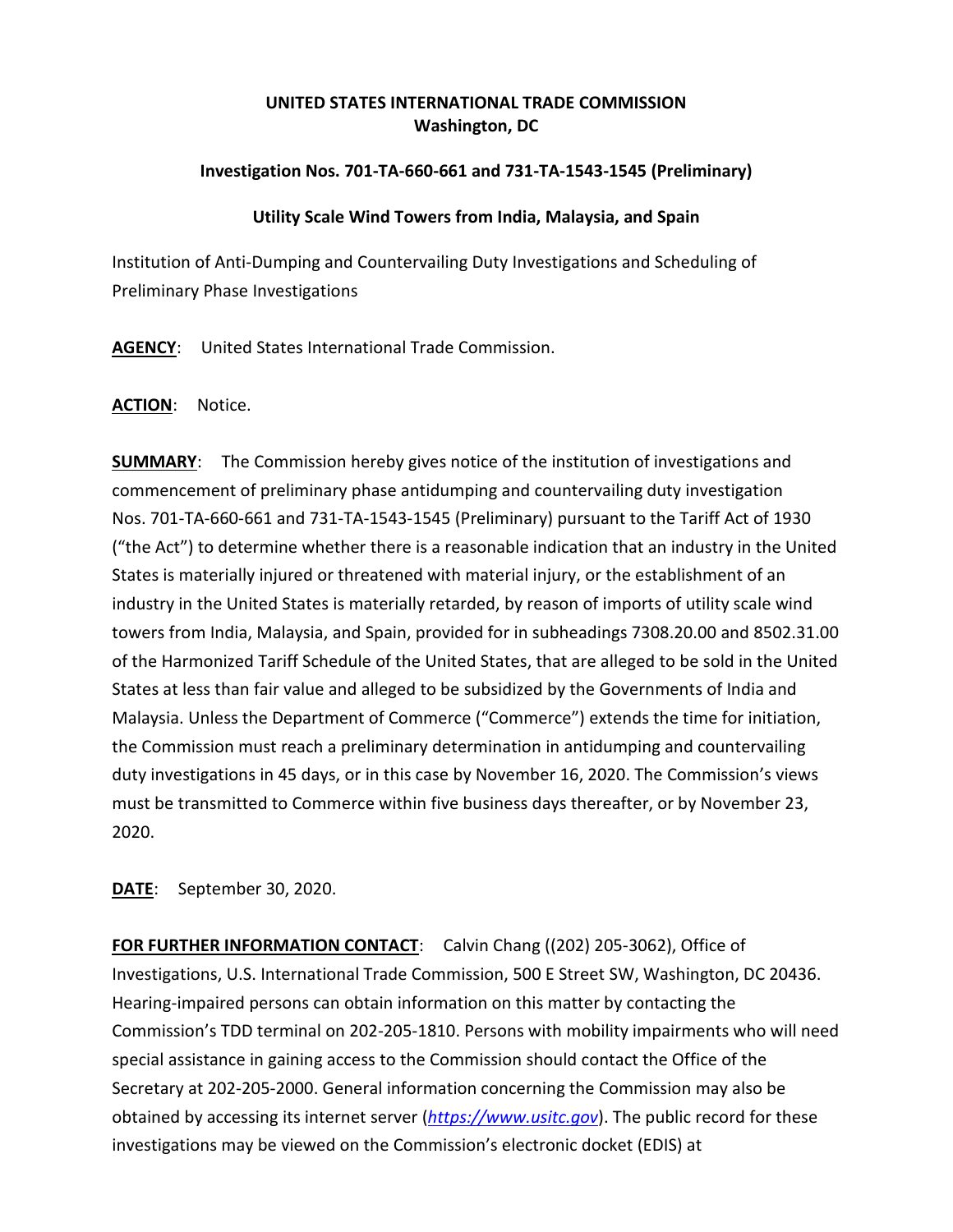#### **SUPPLEMENTARY INFORMATION**:

**Background**.--These investigations are being instituted, pursuant to sections 703(a) and 733(a) of the Tariff Act of 1930 (19 U.S.C. 1671b(a) and 1673b(a)), in response to petitions filed on September 30, 2020, by the Wind Tower Trade Coalition (Arcosa Wind Towers Inc. (Dallas, Texas) and Broadwind Towers, Inc. (Manitowoc, Wisconsin)).

For further information concerning the conduct of these investigations and rules of general application, consult the Commission's Rules of Practice and Procedure, part 201, subparts A and B (19 CFR part 201), and part 207, subparts A and B (19 CFR part 207).

**Participation in the investigations and public service list**.--Persons (other than petitioners) wishing to participate in the investigations as parties must file an entry of appearance with the Secretary to the Commission, as provided in §§ 201.11 and 207.10 of the Commission's rules, not later than seven days after publication of this notice in the *Federal Register*. Industrial users and (if the merchandise under investigation is sold at the retail level) representative consumer organizations have the right to appear as parties in Commission antidumping duty and countervailing duty investigations. The Secretary will prepare a public service list containing the names and addresses of all persons, or their representatives, who are parties to these investigations upon the expiration of the period for filing entries of appearance.

**Limited disclosure of business proprietary information (BPI) under an administrative protective order (APO) and BPI service list**.--Pursuant to § 207.7(a) of the Commission's rules, the Secretary will make BPI gathered in these investigations available to authorized applicants representing interested parties (as defined in 19 U.S.C. 1677(9)) who are parties to the investigations under the APO issued in the investigations, provided that the application is made not later than seven days after the publication of this notice in the *Federal Register*. A separate service list will be maintained by the Secretary for those parties authorized to receive BPI under the APO.

**Conference**.--In light of the restrictions on access to the Commission building due to the COVID–19 pandemic, the Commission is conducting the staff conference through video conferencing on Wednesday, October 21, 2020. Requests to appear at the conference should be emailed to preliminaryconferences@usitc.gov (DO NOT FILE ON EDIS) on or before October 19, 2020. Please provide an email address for each conference participant in the email. Information on conference procedures will be provided separately and guidance on joining the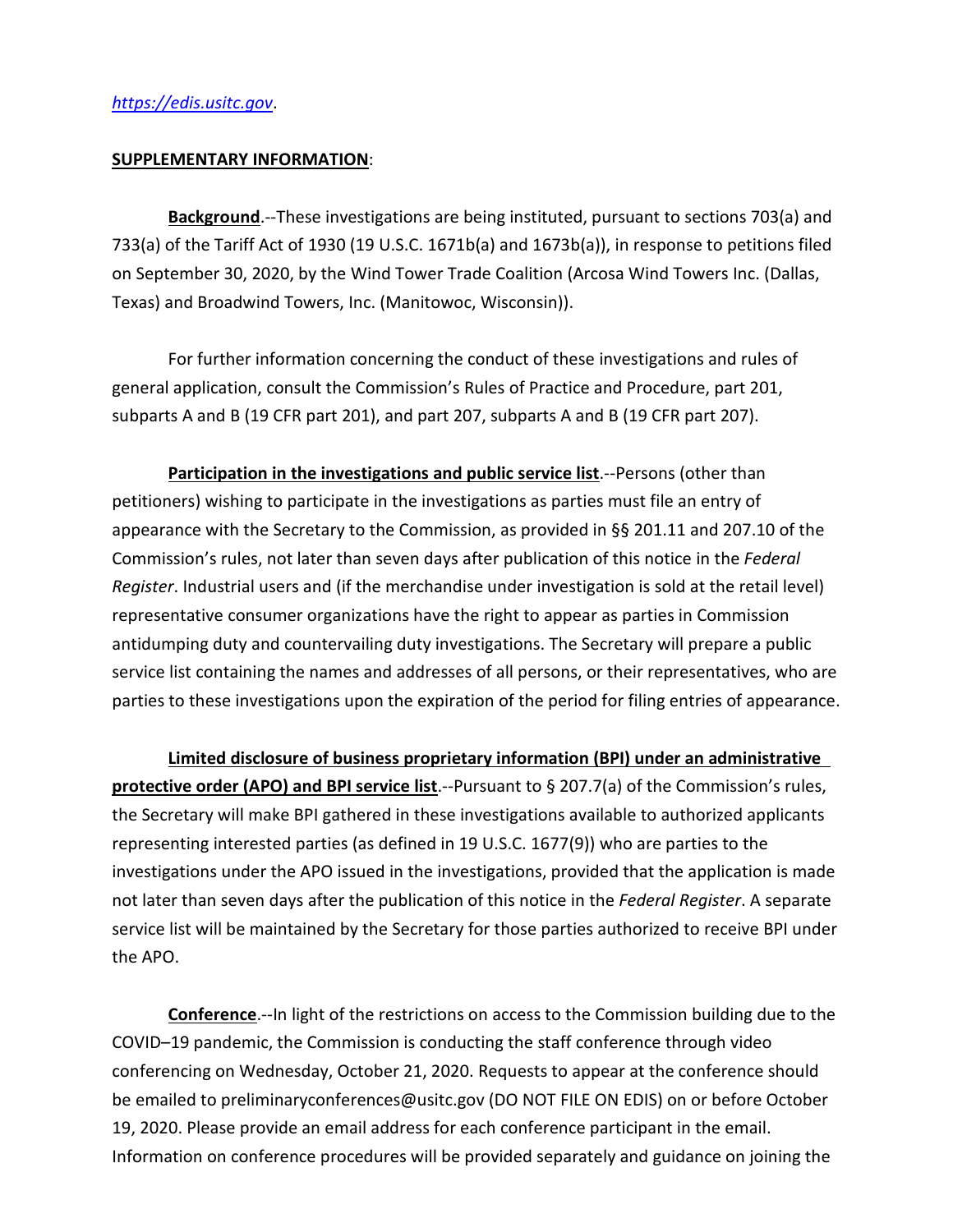video conference will be available on the Commission's Daily Calendar. A nonparty who has testimony that may aid the Commission's deliberations may request permission to participate by submitting a short statement.

Please note the Secretary's Office will accept only electronic filings during this time. Filings must be made through the Commission's Electronic Document Information System (EDIS, https:// edis.usitc.gov). No in-person paper-based filings or paper copies of any electronic filings will be accepted until further notice.

**Written submissions**.--As provided in §§ 201.8 and 207.15 of the Commission's rules, any person may submit to the Commission on or before October 26, 2020, a written brief containing information and arguments pertinent to the subject matter of the investigations. Parties may file written testimony in connection with their presentation at the conference. All written submissions must conform with the provisions of § 201.8 of the Commission's rules; any submissions that contain BPI must also conform with the requirements of §§ 201.6, 207.3, and 207.7 of the Commission's rules. The Commission's *Handbook on Filing Procedures*, available on the Commission's website at

https://www.usitc.gov/documents/handbook\_on\_filing\_procedures.pdf, elaborates upon the Commission's procedures with respect to filings.

In accordance with §§ 201.16(c) and 207.3 of the rules, each document filed by a party to the investigations must be served on all other parties to the investigations (as identified by either the public or BPI service list), and a certificate of service must be timely filed. The Secretary will not accept a document for filing without a certificate of service.

**Certification**.--Pursuant to § 207.3 of the Commission's rules, any person submitting information to the Commission in connection with these investigations must certify that the information is accurate and complete to the best of the submitter's knowledge. In making the certification, the submitter will acknowledge that any information that it submits to the Commission during these investigations may be disclosed to and used: (i) by the Commission, its employees and Offices, and contract personnel (a) for developing or maintaining the records of these or related investigations or reviews, or (b) in internal investigations, audits, reviews, and evaluations relating to the programs, personnel, and operations of the Commission including under 5 U.S.C. Appendix 3; or (ii) by U.S. government employees and contract personnel, solely for cybersecurity purposes. All contract personnel will sign appropriate nondisclosure agreements.